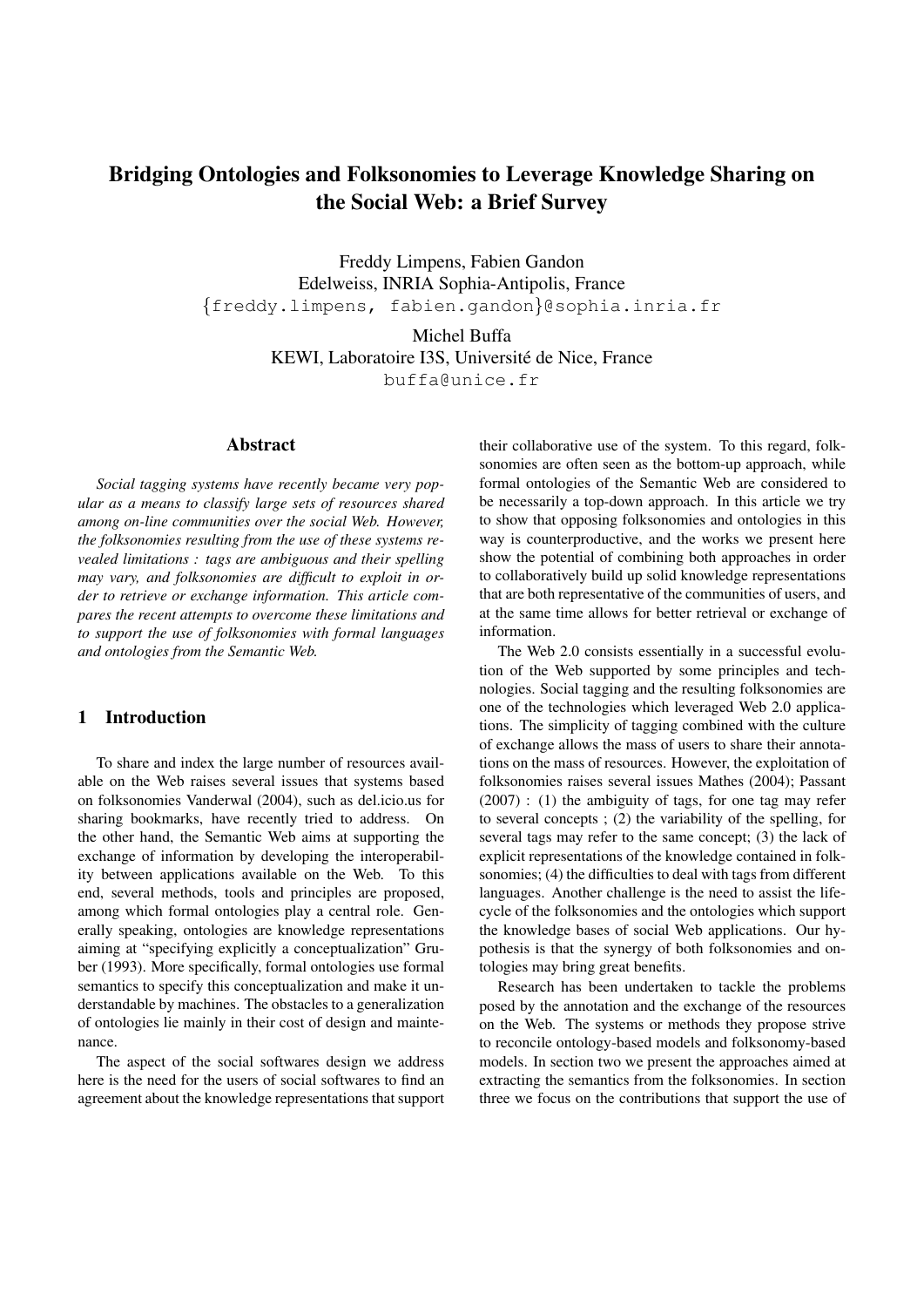folksonomies with the help of ontologies. In section four, we present some systems exploiting the formalisms of the Semantic Web to assist the exchange of knowledge, and in section five we conclude with a discussion about further investigations in this research topic.

# 2 Structure in Folksonomies

In this section we focus on the analysis of the semantic information potentially contained within folksonomies, that is what can be inferred from the tags and their usage. In this case, the idea is to keep the simplicity of social tagging interfaces and to infer extra information thanks to finely tunned statistical analysis or data-mining algorithms and additional information from the Semantic Web.

# 2.1 Building "lightweight ontologies"

Mika (2005) proposes looking at folksonomies as semantic structures emerging from the usages of the communities. He suggests building out of folksonomies "lightweight ontologies" by providing for semantic relationships between the tags. To achieve this task, Mika builds different kinds of networks in order to group related tags. One of these networks allows grouping similar tags by looking at overlapping communities of interest, that is groups of users using the same tag. In this case, a community of interest may be represented by all the actors having used the tag "fishing". If the communities of interest "fishing" and "nautic activities" have a number of actors in common, the tags "fishing" and "nautic activities' will be considered as semantically related. Furthermore, if the group of actors using the tag "fishing" is a subset of the group of actors using "nautic activities", "nautic activities" will be set as a broader term than "fishing".

Lux & Dsinger (2007) have also attempted to extract an ontology out of a folksonomy. Similarly to Mika (2005), they first build a network of tags based on their co-occurrence. Then, they combine a measure of the edition-distance between tags and their co-occurrence to filter wrongly written tags and to merge together similar tags. For example, the tags : "mp3", "audio", and "music", or "game" and "games" are merged together. As a result, the authors obtain a term network which connects together terms extracted from the originating tags. For each term they apply a clustering technique to all the tags co-occurring with the term. The clusters of tags that are obtained are considered by the authors as sub-groups of each term that define each a different context or meaning of that term.

Both methods presented above are deriving semantic relationship between terms out of the tags of a folksonomy, but the relation between the terms are still not defined as precisely as in formal ontologies.

### 2.2 Dynamic analysis

Halpin *et al.* (2007) analyze the dynamic of folksonomies and look for distribution laws in the frequency of use of the tags. Their hypothesis is that the most used tags to annotate a resource remain the same after a certain amount of time, and their distribution follows a power law. They verify that hypothesis for the seven to ten tags most often associated to popular Web resources posted on a social boomarking service<sup>1</sup>. On the other hand, the authors looked for semantic relationships between the most used tags with the help of inter-tag correlation graphs. Each node of these graphs represent a tag as a circle whose diameter is weighted by the frequency of occurrence of this tag. The length of the edges of these graphs are weighted by their degree of cooccurrence. This visualization is seen as a tool for assisting the construction of ontologies starting from folksonomies.

# 2.3 Clustering and mapping with ontologies

The method proposed by Specia & Motta (2007) consists in grouping tags into clusters, and to map these tags to concepts found in ontologies available on the Semantic Web. The clustering is based on how often tags co-occur on the same resource. Then, the system looks for elements from ontologies which have the same label as the clustered tags. In case of success, the system is able to map the concepts and their properties to the tags. The result is a set of clusters of tags enriched with semantics.

An attempt to automate this method has been lead by Angeletou *et al.* (2007) using the ontology mapping techniques presented by Sabou & Motta (2006) to identify the concepts corresponding to the pairs of clustered tags. Their algorithm then looks for explicit semantic relations between each pair of terms previously identified by exploiting transitivity reasoning mechanisms. Their experimental results show that this type of method requires that the ontologies used to infer the semantic relations between the tags provide a good coverage of the domain of study.

### 2.4 Data mining and folksonomies

Other works proposed to apply data mining methods to the tripartite model of folksonomies in order to retrieve information in their structure. Jäschke *et al.* (2008) proposed to use formal concept analysis techniques in order to discover the subsets of users sharing the same conceptualizations on the same resources. To do so, they build triples of sets (Resources, User, Tags) called tri-concepts where each user has tagged each resource with all the tags. According

<sup>&</sup>lt;sup>1</sup>http://del.icio.us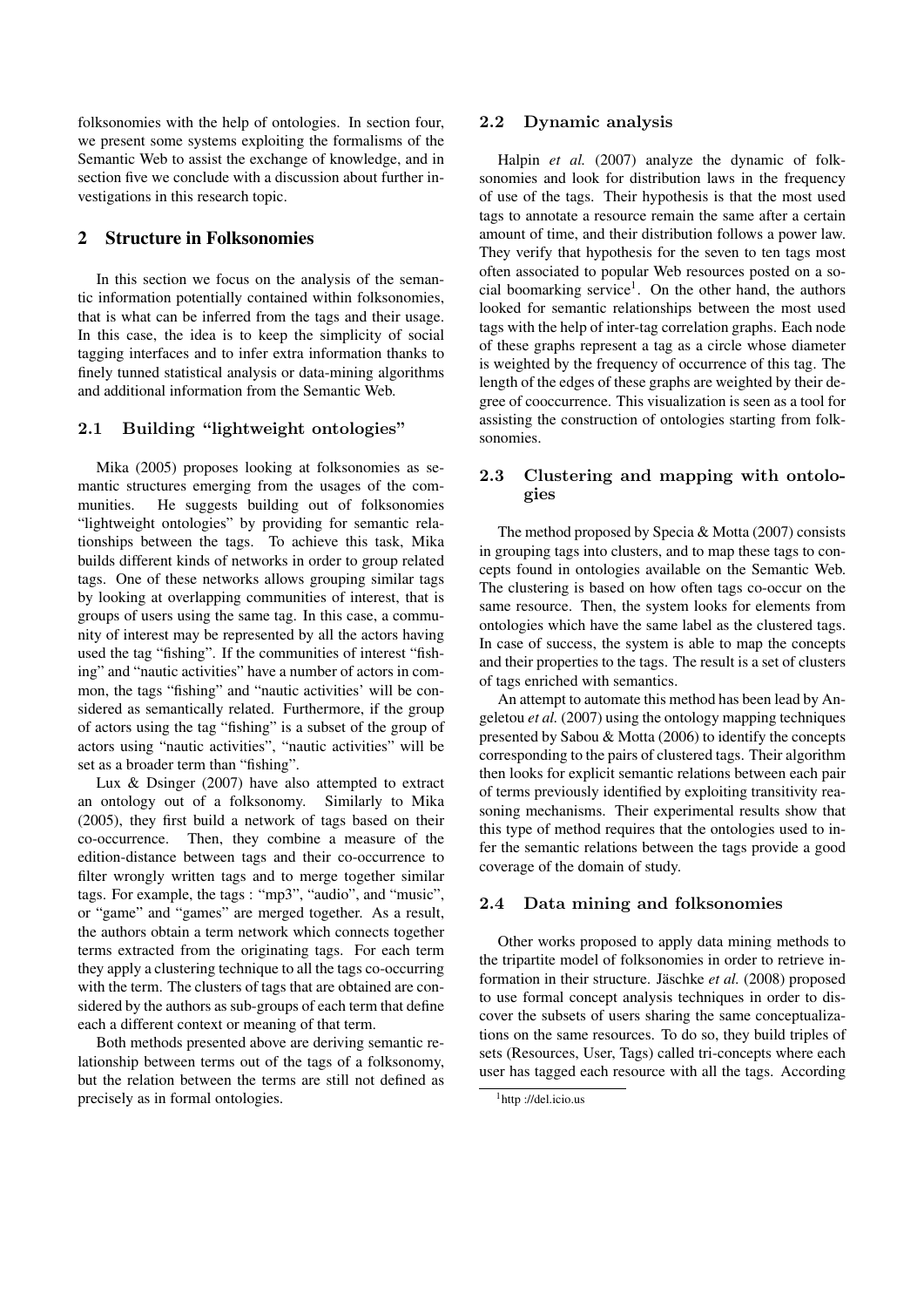to the authors, extracting tri-concepts from folksonomies is a first step to build more structured ontologies from folksonomies. Ontologies are thus seen as social constructions where each concept is described by a set of tags which belong to a set of users and are used to characterize a certain kind of resources. Other data mining techniques have been applied by Schmitz *et al.* (2006) to extract association rules from folksonomies. The first step is to project the tripartite model (Resources, Users, Tags) onto a two- dimension structure. For instance, one can consider all the tuples (Users, resources) associated to a set of tags  $T_x$ . An example of association rule that may be derived from this projection is : all the users associating tags from the set  $T_A$ to a set of resources, often associate the tags from the set  $T_B$  to the same set of resources. This kind of association rule may be exploited in a recommendation system.

# 3 Enriching folksonomies

In this section we present several works that propose to support folksonomy-based social platforms with the formalisms or the tools of the Semantic Web. They either use the tags as attributes of the concepts of an ontology Passant (2007), or they reify the tags themselves by creating an "ontology of folksonomy" Gruber (2005), allowing to get richer metadata from the tagging activity Tanasescu & Streibel (2007).

# 3.1 Guiding tagging with ontologies

Recently, several solutions have been proposed which aim at integrating the least intrusively a tagging interface and knowledge representations based on formal ontologies. Passant (2007) proposes strengthening the social tagging interface of a Weblog with a centralized ontology. The idea is to disambiguate while tagging by suggesting to users to connect the terms with which they are tagging to a controlled vocabulary. Thus, if a tag corresponds to two different concepts (for instance the tag "RDF" may correspond to "Resources Description Framework" or to "Rwanda Defense Forces"), the system asks the user to choose the appropriate concept. When a concept does not exist, users are free to propose a new one to the administrators, who in turn will put it in the right place in the ontology. Social tagging is seen here as en empowerment of the construction of an ontology, which in turn helps disambiguating the possible meanings of a tag.

# 3.2 Building an ontology of folksonomy

In his article, Gruber (2005) states that there is no opposition between ontologies and folksonomies and proposes constructing an "ontology of folksonomy". The "TagOntology" is a project of an ontology dedicated to formalizing the act of tagging. This model brings in four entities to describe tagging : the tagged object or resource; the term used to tag; the user tagging; and the domain in which the tagging takes place (it can be the service used for instance). Gruber suggests reifying the tagging and to consider each tag as an object as such. To tackle the problems of ambiguity or misuse of tagging (like spam), Gruber proposes to "tag the tags" (as Tanasescu & Streibel (2007) did later, see below). It would then be possible to state that this tag is the synonym of this other tag, or that this tag does not suit this object, integrating mechanisms of regulation like those observed on Wikipedia. Passant & Laublet (2008) recently proposed an ontology (moat-project.org) which allows users to link each tag with several URIs representing each a possible meaning of the tag.

#### 3.3 Getting users to contribute

Tanasescu & Streibel (2007) applied the idea of Gruber (2005) and extended social tagging systems with the possibility to tag the tags themselves and the relationships between them. Indeed, classical tagging system allow their users to add a "tagging relationship", that is a "is\_tagged\_by" link between a keyword and a document or a Web resource. But richer information may be obtained from the tagging activity, like the relationships between the tags. These tagging can easily be expressed with triples, such as "car" - "is\_a" - "vehicle", all these tags being freely added by the users. This feature allows exploiting the technologies of the Semantic Web to assist navigation and to suggest to the user other terms semantically related to her query. To prevent irrelevant contributions, the authors proposed solutions based on votes for some tags, in order to appreciate or depreciate them, or solutions based on points that will be granted either to contributors to the tagging task, or to evaluators of the tags of others. Other incentives to contribution could be provided with the "games with a purpose", that is activities presented as games but exploited for a utilitarian purpose, such as categorizing content from the Web Siorpaes & Hepp (2008).

# 4 Ontologies to interlink social softwares

The contributions we present here aim at interconnecting Web sites used by on-line communities by exploiting the formalisms of the Semantic Web. The ontologies used in these systems do not describe a particular field of knowledge, but rather the structure of the communities and the interactions between their members and the content they exchange.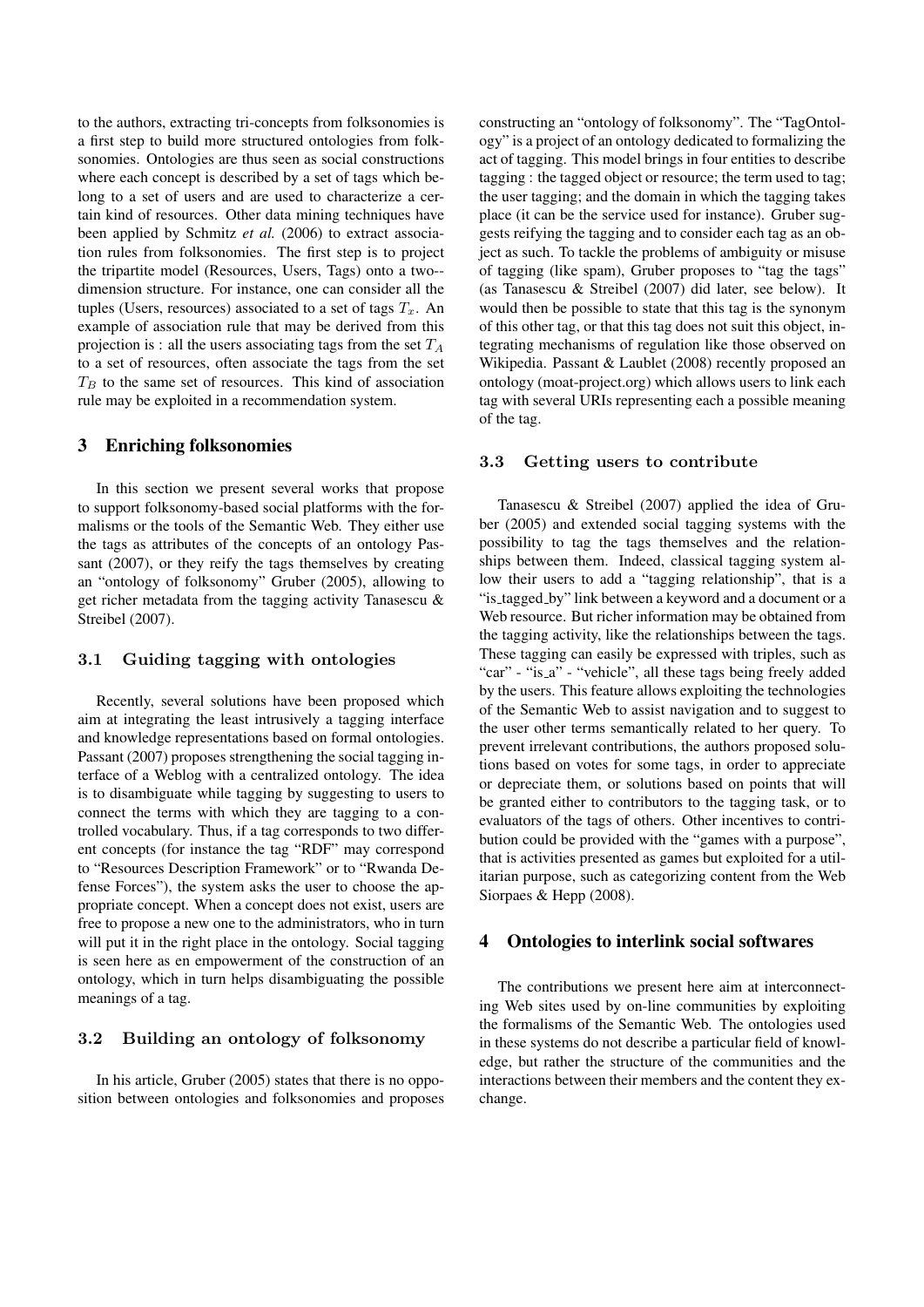### 4.1 Interlinked on-line communities

The Semantically Interlinked On-line Communities (SIOC) project Breslin *et al.* (2005) provides developers of social Web platforms a formal and technological framework to describe the resources exchanged within and across on-line communities. The formal scheme they propose uses other ontologies like the Simple Knowledge Organization Scheme (SKOS, w3.org/2004/02/skos/) which describes systems of organization of knowledge, and Friend Of A Friend (FOAF, foaf-project.org/) Brickley & Miller (2004) which describes the multiple identities and acquaintances of a user. SIOC describes the most common elements present on Web sites of communities: the concept of "site", the concept of "post" of a Weblog, the concept of "forum", etc. Starting from this vocabulary, the SIOC project proposes tools to automatically annotate the content of some common Web applications (e.g. wordpress.org) according to the SIOC ontology.

### 4.2 Sharing on the Web

Other works propose integrating several ontologies to assist the sharing of data. Hausenblas & Rehatschek (2007) designed "mle", a system which automatically treats mailing lists in order to map the structure of email to appropriate concepts of an ontology (SIOC). These annotations, generated in RDF, allow this database to be queried with the language of the Semantic Web SPARQL (www.w3.org/TR/rdfsparql-query/).

Revyu.com Heath & Motta (2007) proposes applying the principles of the "Web of Data" to organize the sharing of reviews of cultural items (books, movies, etc.). The "Web of Data" consists in a vision of the Web where the sources of data are located with URIs and interconnected in a decentralized way. Revyu.com includes these principles by (1) allowing anyone to access data stored on other databases in order to prevent redundancies; (2) utilizing RDF to annotate the resources; and (3) keeping open the field of knowledge which can be covered since Revyu.com uses multiple ontologies and other types of knowledge bases to categorize items.

Other approaches allow to semantically structure the tags in order to enrich social bookmarking services, like GroupeMe!<sup>2</sup> Abel *et al.* (2007) or inter.est<sup>3</sup> Kim *et al.* (2007). "inter.est" uses the SCOT ontology which describes the structure of the tag clouds of the users. The goal of inter.est is to help users find groups sharing the same interests by allowing users to aggregate tag clouds, to form groups of exchange and to facilitate the search of similar tag clouds.

#### 4.3 Semantic Wikis

Semantic wikis were among the first applications to exploit the potential of ontologies to support social tagging practices. SweetWiki Buffa *et al.* (2008) is one example: users can edit and modify pages, and also tag any document published on the wiki. The tags are tied together in a folksonomy which is expressed with the languages of the Semantic Web. All the new tags are collected as the labels of new classes which are, by default, subsumed by the class "new concept". All the users are then able to organize the tags of the folksonomy, and to edit them, to add new labels in other languages, to create relations of synonyms, to merge classes, etc.

The author of pages can also use tags to keep an eye on the activity of other contributors in a targeted manner: each user can specify in her homepage her topic of interest in the form of tags. For instance, a user interested in wikis will put a tag "wiki" in the field "interested by". Then, whenever a page is tagged with "wiki" or a subclass of "wiki", the user will be notified. This function allows watching content that does not yet exist. By keeping track of created or modified pages, and by analyzing over time the behavior of users, it is possible to detect acquaintance networks or communities of interest. This reveals several possibilities: finding the most active person on a given topic, finding the users using similar tags as others, inferring relationships between tags when they are used by the same users, etc.

# 5 Discussion

### 5.1 The best of both worlds

We have seen that it is possible to describe a folksonomy and all the activities occurring on social Web sites with an ontology. In this article we have compared different approaches which aim at bridging ontologies and folksonomies to support and leverage the exchange of knowledge over the social Web. In that regard, these research works are relevant to the design of social Web platforms (which are primarily softwares) in that their methods or algorithms can greatly benefit to the final user's experience, by proposing more precise tools to navigate within and across the different platforms. Interoperability is a critical factor for the future of on-line social softwares, and once adapted to fit the usages, technologies and standards of the Semantic Web can significantly improve the current situation.

The approaches we presented above often complement each other and they can be distinguished against different criteria:

Analysis versus formalization: First, we can extract out of the folksonomies a "lightweight ontology" thanks

<sup>2</sup>http://groupme.org/

<sup>3</sup>http://int.ere.st/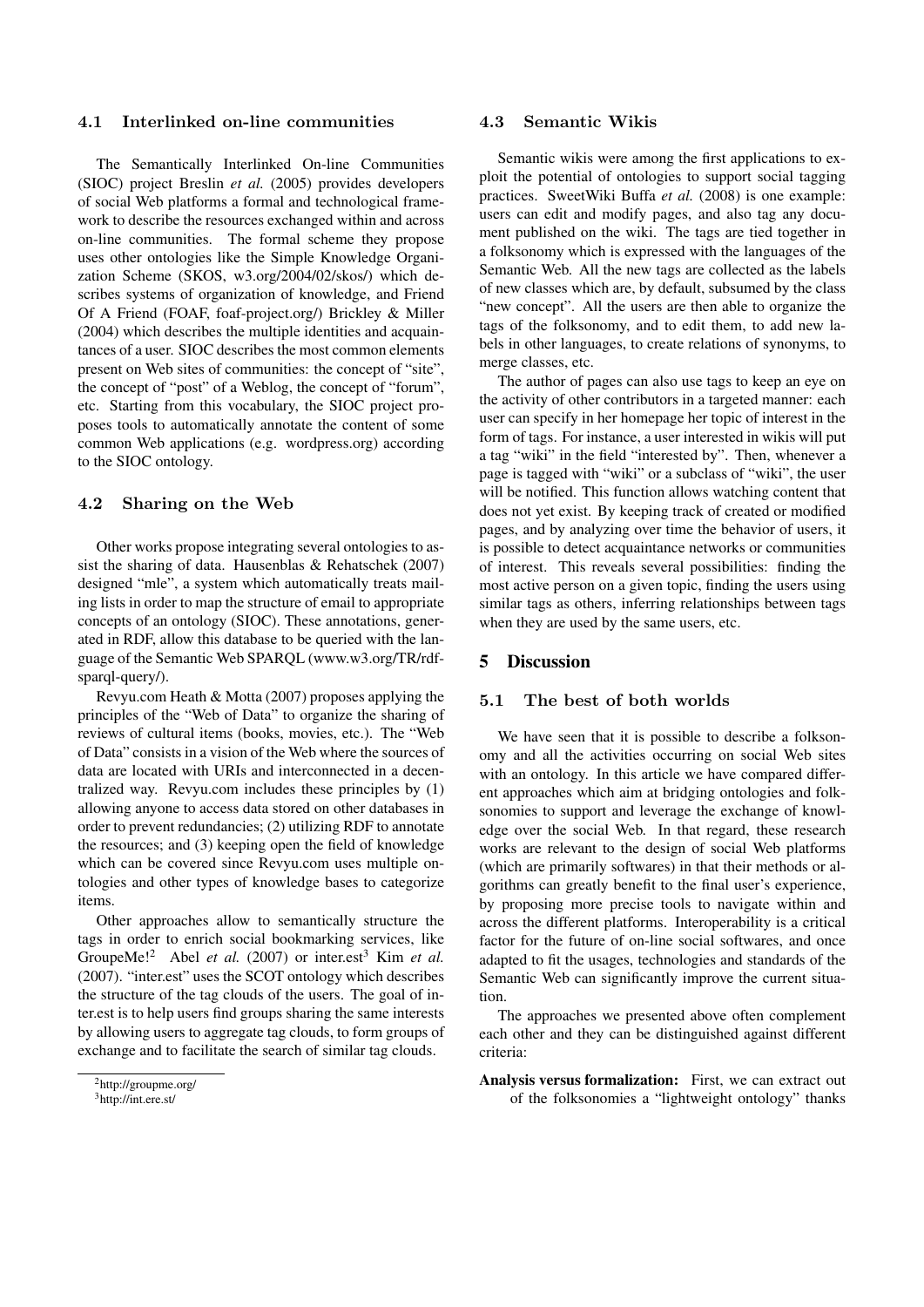to statistical analysis Specia & Motta (2007); Mika  $(2005)$ ; Halpin *et al.*  $(2007)$ , or we can directly formalize the tags and their usage among communities of users Gruber (2005). Both approaches aim at improving information retrieval in folksonomy-based systems (section 3 and 4).

- Type of resource: Second, we can distinguish the different types of resources annotated. Breslin *et al.* (2005) seek to assist the exchange of resources on weblogs and forums, while Heath & Motta (2007) treats the case of reviews. In the same trend, Buffa *et al.* (2008) enhanced the collaborative edition of wiki pages with social tagging functionalities and formalisms of the Semantic Web.
- Social context: Third, we can distinguish different kinds of social contexts. A centralized system works well with a clearly defined field of knowledge Passant (2007), while, for instance, the collection of reviews of cultural items or bookmarks will require an open field of knowledge Heath & Motta (2007).
- Integration and design: Fourth, we can distinguish the systems with respect to the design aspects. Some approaches can seamlessly integrate current social platforms such as the SIOC plug-ins, which generate metadata about the content organized by some popular Content Management Systems (Wordpress, Drupal). Other works can also simply exploit the data already available Mika (2005); Halpin *et al.* (2007) and infer extra semantic information which can in turn be used to describe more precisely the users' data. Finally, other works propose reconsidering the design of social platforms by embedding in them technologies or formalisms of the Semantic Web Abel *et al.* (2007); Heath & Motta (2007); Buffa *et al.* (2008).

### 5.2 Social aspects

It is also necessary to keep in mind the social aspects of knowledge sharing, and to strive to design models fitting actual usages. For example, Sinha (2006) proposed a social and cognitive analysis of tagging. She mentions the distinction brought by Mathes (2004) between the personal use of social bookmarking services, where tagging is used to further retrieve one's own resources, and the social-oriented usage, where the tag is chosen to describe without ambiguity. Sinha also shows that annotating a resource with several keywords requires less cognitive effort than choosing a unique category. Tagging is thus simpler since it allows picking up all the concepts first activated in the mind.

In cases where there exist some contradictions in the different views on the field of knowledge of a community, Zacklad *et al.* (2007) suggest the use of semi-structured ontologies, called "semiotic ontologies" and written following the "Hypertopic" model. Semiotic ontologies still require some skills in knowledge representation, and so they do not constitute an alternative as spontaneous as folksonomies. Yet, they can be considered as an intermediary representation to formal ontologies, in that they are not extended by a "referential formalization". The originality of this approach is to consider the negotiation processes as the main issue; the goal is not to obtain a formal and operational scheme, but rather topic maps or "description networks" Cahier *et al.* (2005).

### 5.3 Perspectives

Gruber (2008) differentiates collective intelligence from collected intelligence. He gives three characteristics of the current systems which collect knowledge: (1) the production of content performed by the users, (2) a synergy between users and the system, (3) increasing benefit with the size of the domain covered. In order to upgrade this type of system towards a collective intelligence, Gruber proposes adding another feature: the emergence of knowledge beyond the mere collection of each contributor's knowledge. He suggests that this fourth feature directly benefit from the integration of the technologies of the Semantic Web.

Thus, the potential of hybrid systems which exploit the benefit of both the ease of use of folksonomies and the support of the formalisms and the methods of the Semantic Web, opens new perspectives for assisting knowledge exchange on the social Web.But several challenges remain. Specia & Motta (2007) showed the efficiency of combining statistical techniques with extra knowledge from the ontologies on the Semantic Web, but since the fields of knowledge that could be appropriate is potentially infinite, we need methods to efficiently select the source of information to help structuring the folksonomies. For instance, Review.com Heath & Motta (2007) uses that kind of technique to clearly identify whether the provided Web link is about a movie by querying the IMDB.com database, but identifying concepts dealing with the content of the reviews may be more complex, and poses the problem of the selection of the sources of additional information. These issues, plus the need to find similarities between groups of tags or to match tags with elements from other ontologies could also benefit from exploiting some of the "ontology matching" field's methods Euzenat & Shvaiko (2007), such as the identification of similar tags thanks to more or less strict string matching, or the evaluation of the similarity between two tags according to their relative positions within a graph.

The other challenge that social on-line platforms may be faced with, is the workload needed to administrate or contribute to the system. The current approaches to add se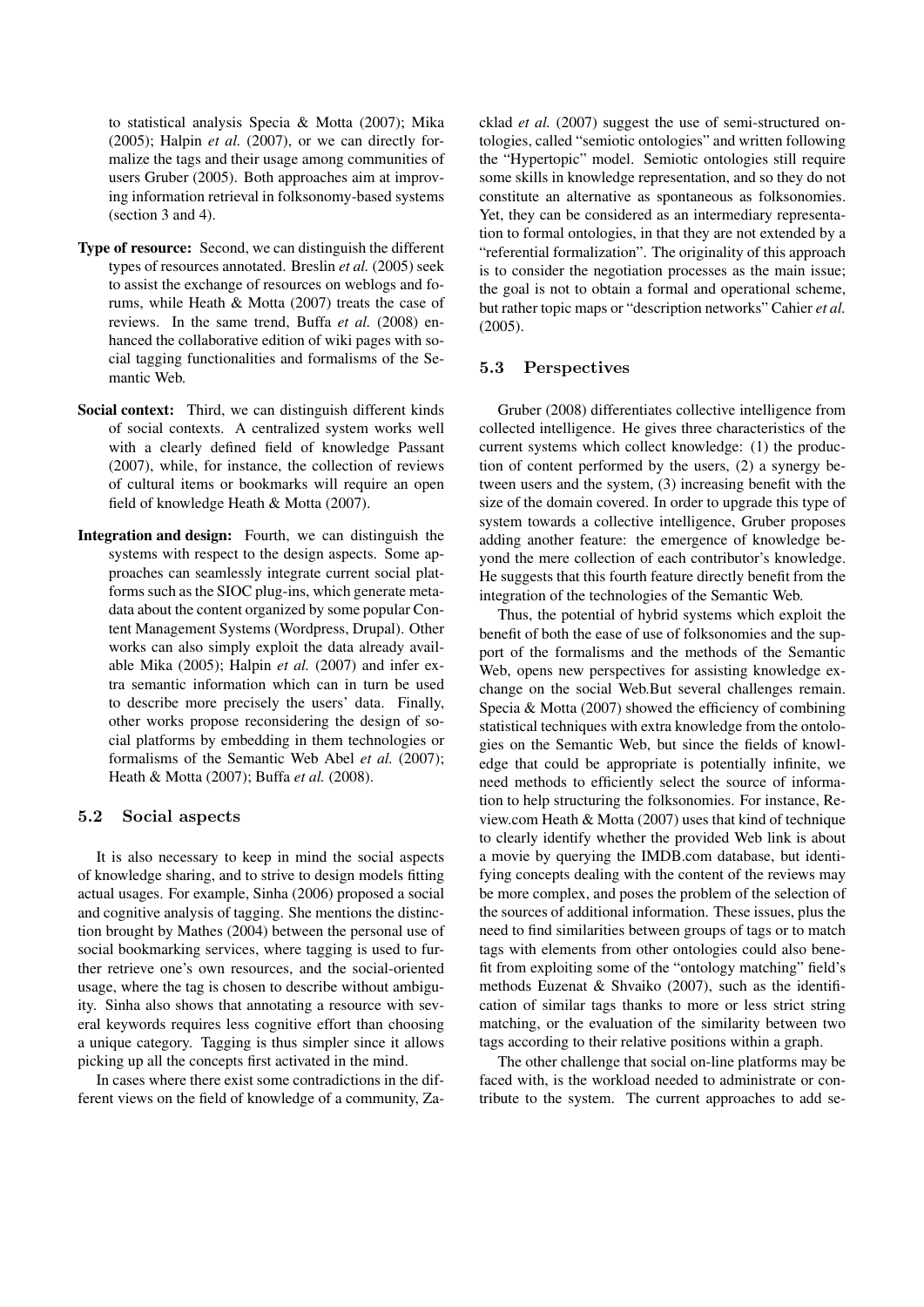mantic information to the resources exchanged in the social Web are: (1) organizing tag data a posteriori, that is analyzing the tags and their usage Mika (2005); Specia & Motta (2007), or proposing the users organizing the tags Buffa *et al.* (2008) or tagging the tags themselves Tanasescu & Streibel (2007); (2) asking users to raise the ambiguity at tagging time Passant (2007), or to provide more detailed information when submitting content Heath & Motta (2007). The question social software designers may ask at this moment is how much effort they can expect from their users. And this question is not simple since the social context plays a role: incentives to contribute to an enterprise weblog or to a platform of shared reviews may largely differs in the amount of effort users may put in providing precise information (workmates may be rewarded for good quality contributions), and (even more complex) in the agreement they may find when dealing with non-consensual knowledge (when commenting on a movie, different and contradictory views may emerge). One of the key to these questions may rely on a balance between top-down-style administration of the knowledge base and bottom-up-style auto-regulation. But both of these components of social softwares will need appropriate tools and methods (1) that seamlessly integrate within the everyday tasks of the users, without any extra burden and produce useful extra information as a side effect of the natural use of the systems; and (2) achieve a appropriate combination of precision, diversity, and representativity of the knowledge representations supporting the activities of the "interconnected on-line communities" of the social Web.

# References

- ABEL F., FRANK M., HENZE N., KRAUSE D., PLAPPERT D. & SIEHNDEL P. (2007). Groupme! - Where Semantic Web meets Web 2.0. In *Proc. of Int. Semantic Web Conf.*, volume 4825 of *LNCS*, p. 871–878: Springer.
- ANGELETOU S., SABOU M., SPECIA L. & MOTTA E. (2007). Bridging the Gap Between Folksonomies and the Semantic Web: an Experience Report. *Proc. of Europ. Semantic Web Conf. workshop on Bridging the Gap between Semantic Web and Web*.
- BRESLIN J., HARTH A., BOJARS U. & DECKER S. (2005). Towards Semantically-Interlinked Online Communities. In *Proc. of Europ. Semantic Web Conf.*
- BRICKLEY D. & MILLER L. (2004). *FOAF Vocabulary Specification*. Namespace Document 2 Sept 2004, FOAF Project. http://xmlns.com/foaf/0.1/.
- BUFFA M., GANDON F., ERETEO G., SANDER P. & FARON C. (2008). SweetWiki: A semantic Wiki. *J. Web Sem.*, 6(1), 84–97.
- CAHIER J.-P., ZAHER L., PÉTARD X., LEBOEUF J.-P. & GUITTARD C. (2005). Experimentation of a Socially Constructed "Topic Map" by the OSS Community. *Proc. of the workshop on Knowledge Management and Organizational Memories, IJCAI-05*.
- EUZENAT J. & SHVAIKO P. (2007). *Ontology Matching*. Berlin, Heidelberg: Springer.
- GRUBER T. (1993). A Translation Approach to Portable Ontology Specifications. *Knowledge Acquisition*, 5(2), 199–220.
- GRUBER T. (2005). Ontology of Folksonomy: A Mash-up of Apples and Oranges. In *Conference on Metadata and Semantics Research (MTSR)*.
- GRUBER T. (2008). Collective knowledge systems: Where the Social Web meets the Semantic Web. *J. Web Sem.*,  $6(1)$ , 4-13.
- HALPIN H., ROBU V. & SHEPHERD H. (2007). The Complex Dynamics of Collaborative Tagging. In *Proc. Int. Conf. on World Wide Web*: ACM Press.
- HAUSENBLAS M. & REHATSCHEK H. (2007). mle: Enhancing the Exploration of Mailing List Archives Through Making Semantics Explicit. In *Semantic Web Challenge, Int. Semantic Web Conf*.
- HEATH T. & MOTTA E. (2007). Revyu.com: a Reviewing and Rating Site for the Web of Data. In *Proc. of Int. Semantic Web Conf.*, volume 4825 of *LNCS*, p. 895–902: Springer.
- JÄSCHKE R., HOTHO A., SCHMITZ C., GANTER B. & STUMME G. (2008). Discovering Shared Conceptualizations in Folksonomies. *J. Web Sem.*, 6(1), 38–53.
- KIM H.-L., YANG S.-K., SONG S.-J., BRESLIN J. G. & KIM H.-G. (2007). Tag Mediated Society with SCOT Ontology. In *Semantic Web Challenge, Int. Semantic Web Conf.*
- LUX M. & DSINGER G. (2007). From folksonomies to ontologies: Employing wisdom of the crowds to serve learning purposes. *International Journal of Knowledge and Learning (IJKL)*, 3(4/5), 515–528.
- MATHES A. (2004). Folksonomies Cooperative Classification and Communication Through Shared Metadata. *GSLIS, Univ. Illinois Urbana-Champaign*.
- MIKA P. (2005). Ontologies are Us: a Unified Model of Social Networks and Semantics. In *Proc. of Int. Semantic Web Conf.*, volume 3729 of *LNCS*, p. 522–536: Springer.